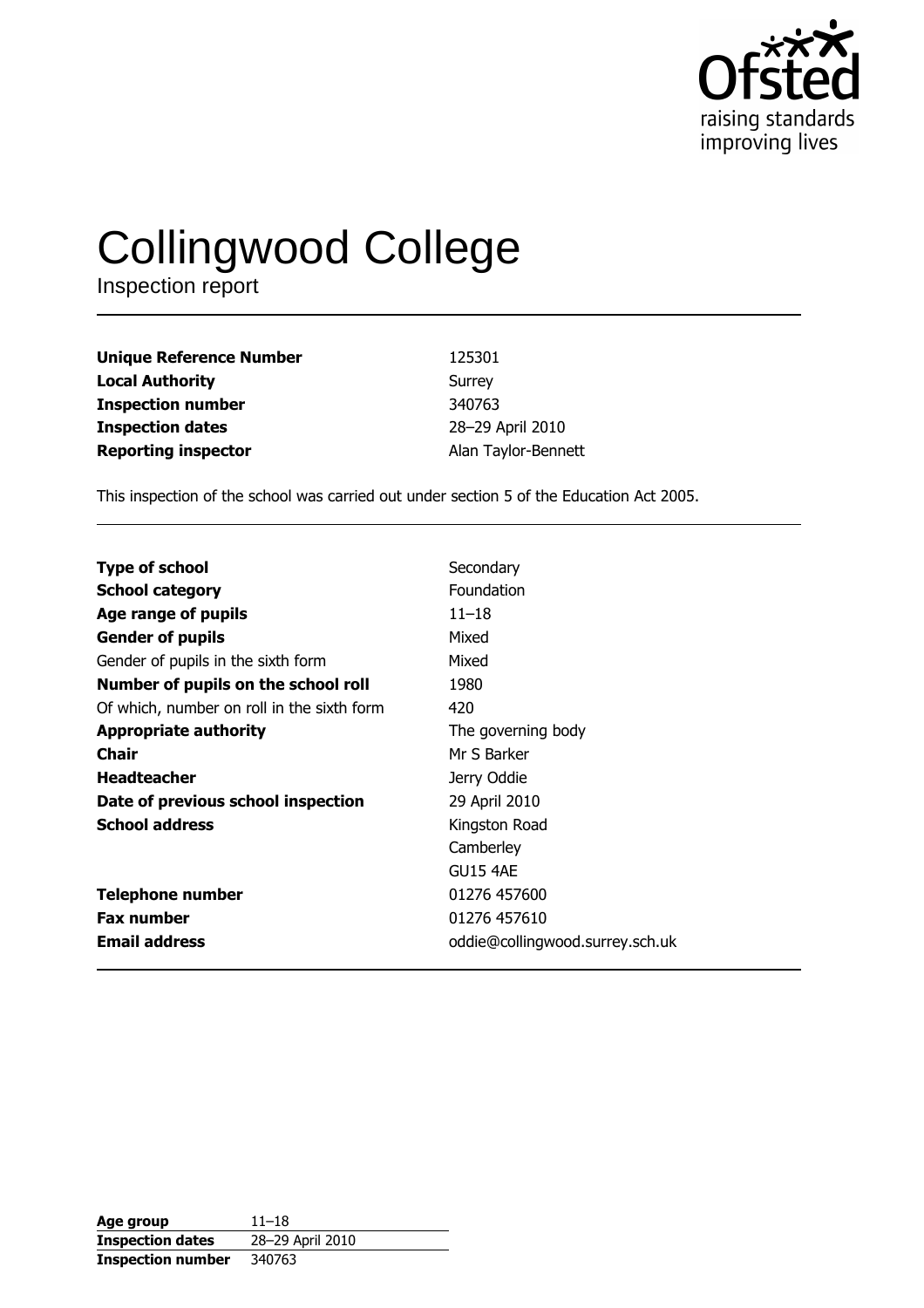The Office for Standards in Education, Children's Services and Skills (Ofsted) regulates and inspects to achieve excellence in the care of children and young people, and in education and skills for learners of all ages. It regulates and inspects childcare and children's social care, and inspects the Children and Family Court Advisory Support Service (Cafcass), schools, colleges, initial teacher training, work-based learning and skills training, adult and community learning, and education and training in prisons and other secure establishments. It rates council children's services, and inspects services for looked after children, safeguarding and child protection.

Further copies of this report are obtainable from the school. Under the Education Act 2005, the school must provide a copy of this report free of charge to certain categories of people. A charge not exceeding the full cost of reproduction may be made for any other copies supplied.

If you would like a copy of this document in a different format, such as large print or Braille, please telephone 08456 404045, or email enquiries@ofsted.gov.uk.

You may copy all or parts of this document for non-commercial educational purposes, as long as you give details of the source and date of publication and do not alter the documentation in any way.

Royal Exchange Buildings St Ann's Square Manchester M2 7LA T: 08456 404045 Textphone: 0161 618 8524 E: enquiries@ofsted.gov.uk W: www.ofsted.gov.uk © Crown copyright 2010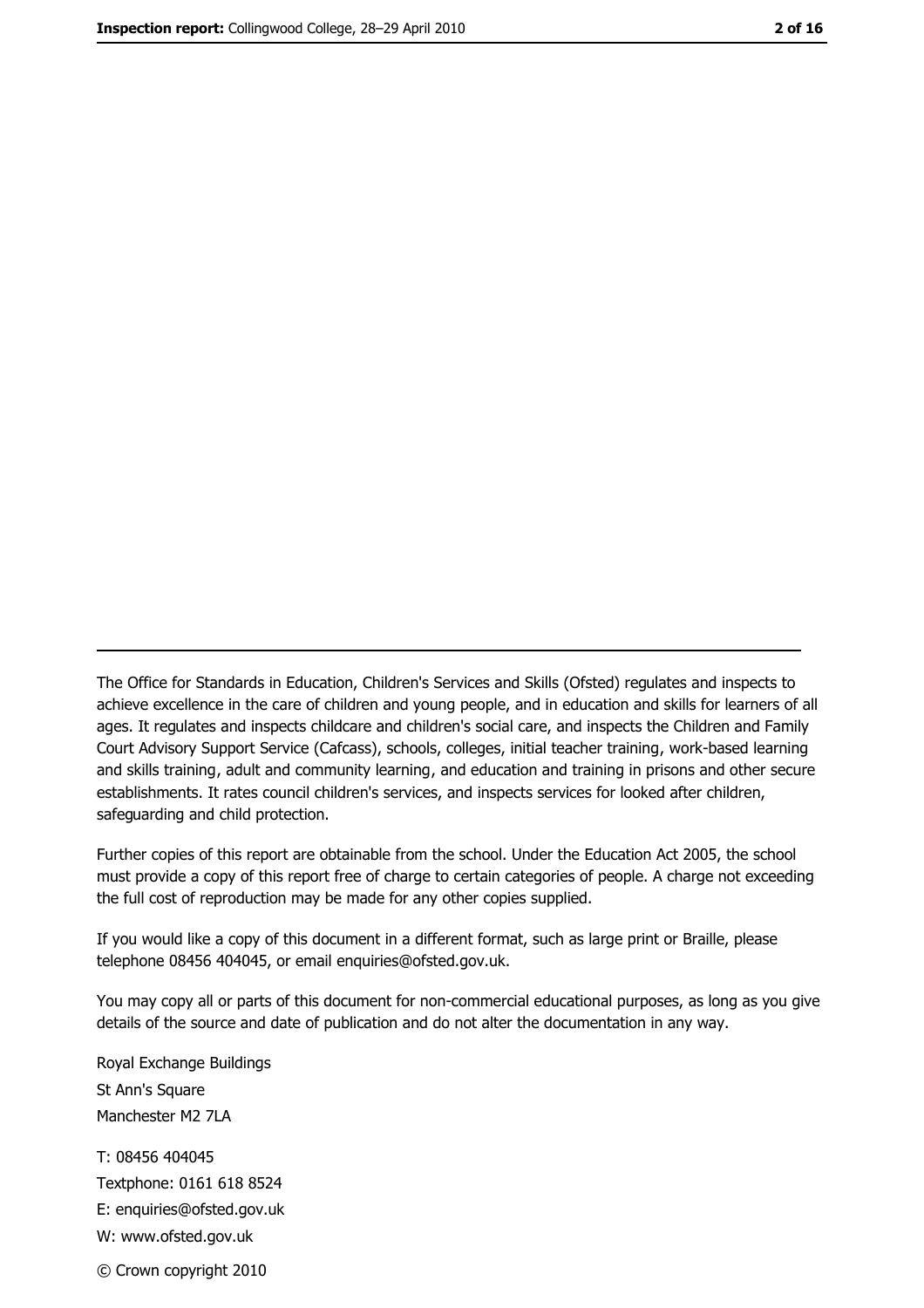# **Introduction**

This inspection was carried out by two of Her Majesty's Inspectors and four additional inspectors. The inspection team observed 44 lessons and 40 teaching staff. In addition, meetings were held with governors, staff and groups of students. A wide range of documentation was scrutinised including the school's development plan, its self-review, analyses of the attainment and progress of its students, records of lesson observations, local authority monitoring reports, policies, minutes of meetings of the governing body, 528 parents' and carers' questionnaires, and questionnaires from a sample of students at the school.

The inspection team reviewed many aspects of the school's work. It looked in detail at the following:

- how effectively the school ensures that the progress of students with special  $\blacksquare$ educational needs and/or disabilities is at least as good as that of their peers
- how well the school uses information about students' progress in each subject to  $\blacksquare$ drive up achievement for all groups
- the success the school is having in tackling persistent absence  $\blacksquare$
- the impact of the school's strategies to improve the quality of teaching and the  $\blacksquare$ quality of learning for all students, and how it uses its specialisms in these respects

# Information about the school

Collingwood College is a much larger than average school, with a large sixth form. Its catchment area has wide variations in measures of social advantage. Most of its students are from a White British background but there are some students from a range of minority ethnic groups, a small number of whom speak English as an additional language. The school is a well-established specialist technology college and has also been awarded a second specialism in applied learning. It holds the International School and Investor in Careers awards. The proportion of students with special educational needs and/or disabilities is near the national average, but relatively few have a statement of special educational needs.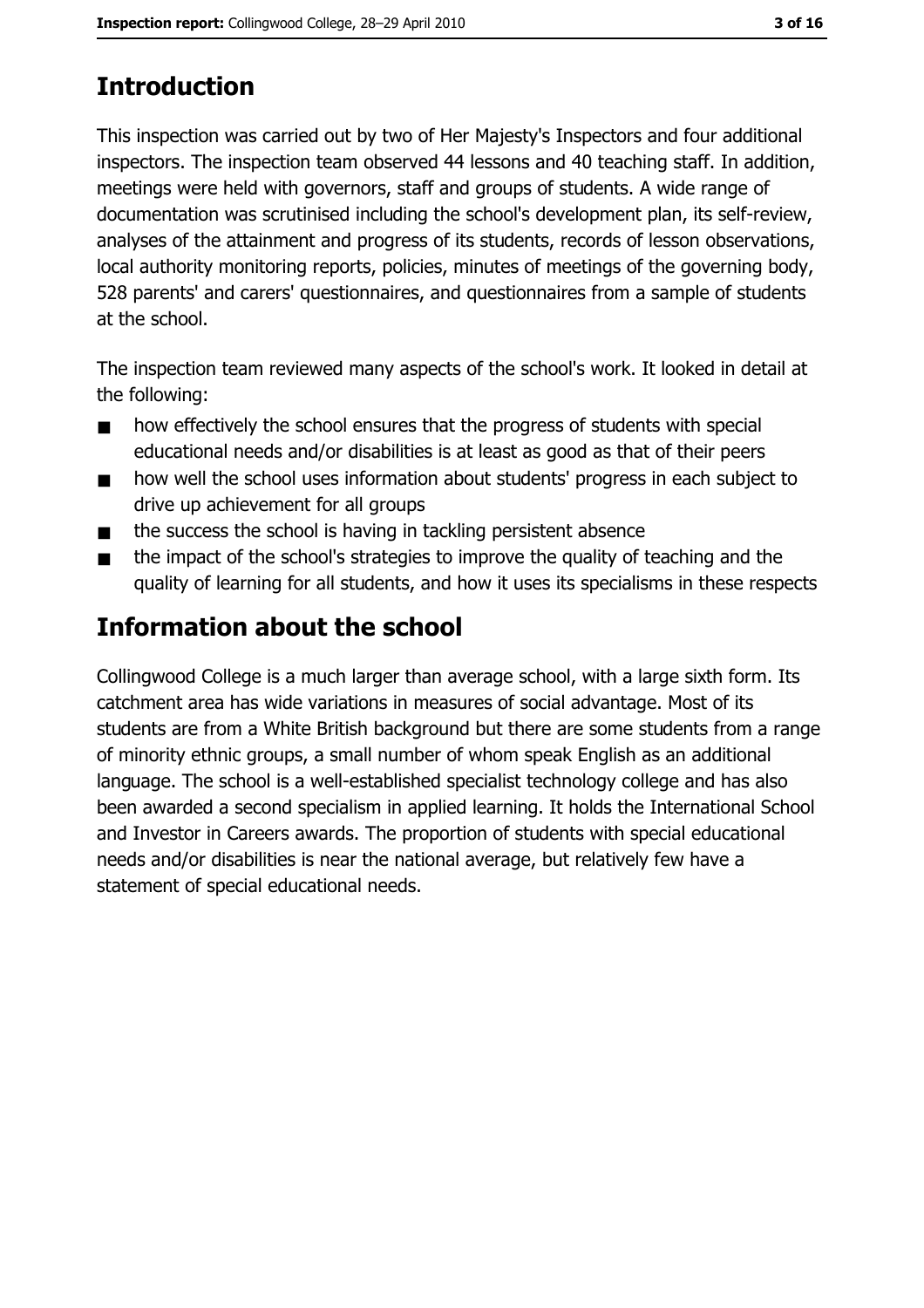# **Inspection judgements**

# Overall effectiveness: how good is the school?

#### The school's capacity for sustained improvement

## **Main findings**

- Collingwood College provides a good quality of education for its students.  $\blacksquare$
- Leadership is resolute, focused on good quality outcomes for students, and is  $\blacksquare$ effective in driving improvement.
- Students achieve well. Levels of attainment are good and students in Years 7 to 11  $\blacksquare$ make good progress. Outcomes for students in the sixth form are outstanding due to excellent provision and good leadership.
- In the main school, teaching is good and the school has a range of effective  $\blacksquare$ strategies to support its improvement. Very little teaching is less than satisfactory, but the proportion that is outstanding is relatively low.
- The quality of the school's systems to monitor the academic progress of students is  $\blacksquare$ good and this results in timely and effective interventions. However, there is a lack of rigour in the monitoring of the quality of all outcomes for all groups of students. A consequence is that the progress of students with special educational needs and/or disabilities is less secure than that of their peers.
- The school uses its specialisms to good effect. The applied learning specialism has  $\blacksquare$ been a significant factor in the school's remodelling of its curriculum over the last three years, with the result that it is now excellent
- Attendance is good because students enjoy learning, and the school's monitoring  $\blacksquare$ systems are effective. The proportion of students who are persistently absent is falling, as a result.
- $\blacksquare$ Students' willingness to contribute to their school community and beyond is exceptional. The 'student voice' is confident, exercised maturely, and leads directly to improvements in provision around the site and to the developing quality of teaching and learning in the school. There is significant support for charity work, a variety of opportunities to take part in international links and a strong programme of community service in the sixth form. However, there is a lack of focus on specific strategies for improving community cohesion locally.
- The school prioritises the involvement of parents and carers as partners. It uses a  $\blacksquare$ variety of means to keep them well informed about its work, and sends regular information home about how well children are doing. Parents and carers expressed very high levels of satisfaction with all aspects of provision
- The school's capacity for sustained improvement is good because the leadership of  $\blacksquare$ the school is thorough and accurate in its self-evaluation and it has demonstrated its willingness and capability to bring about significant improvements.

# What does the school need to do to improve further?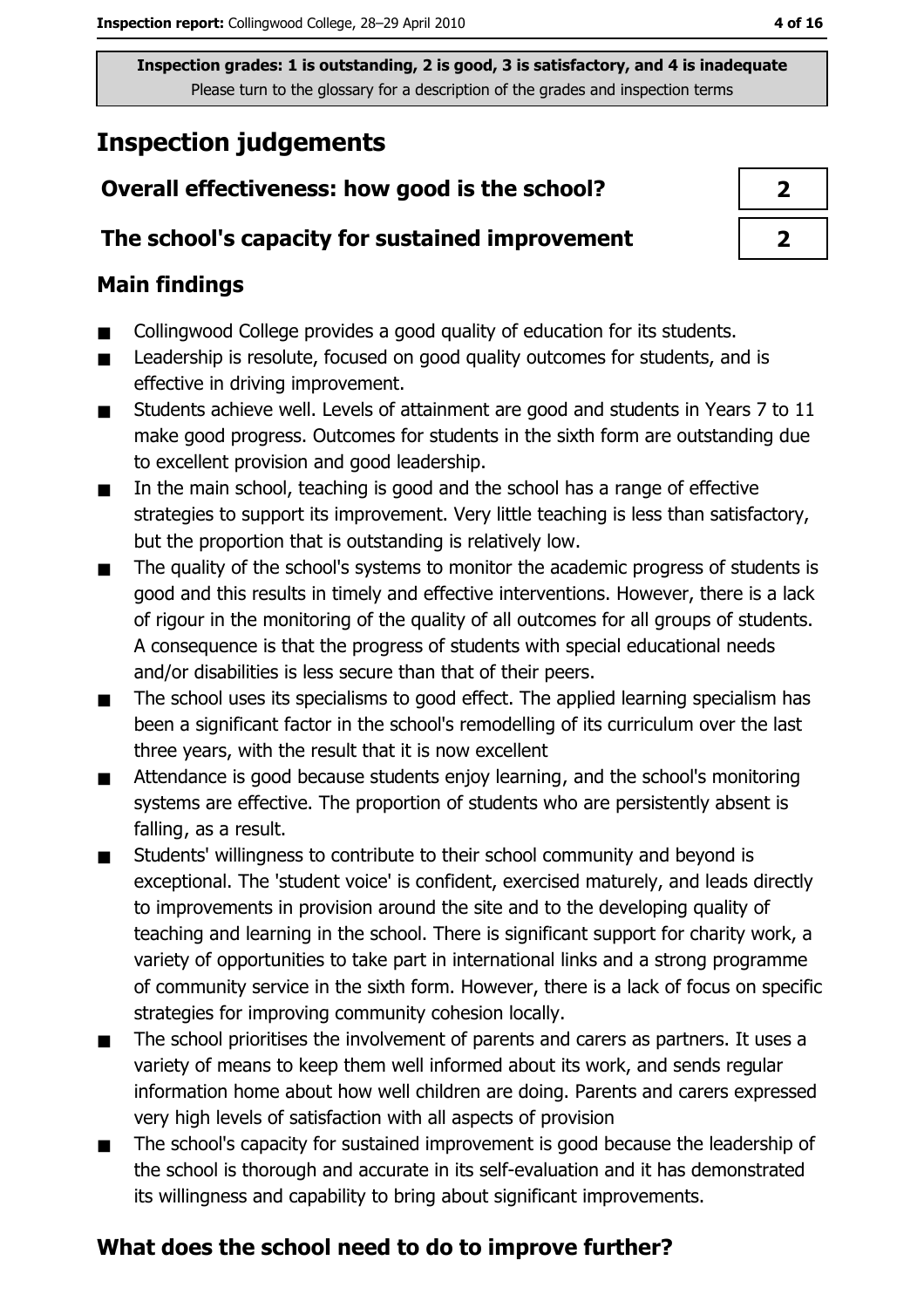- Ensure that the quality of outcomes for all groups of students, including the progress of those with special educational needs and/or disabilities, is at least good by:
	- closely monitoring all outcomes for every group  $\equiv$
	- continually adapting provision to suit the specific needs of all groups
- Improve the proportion of teaching that is outstanding by:  $\blacksquare$ 
	- achieving consensus about what constitutes outstanding teaching in the school
	- using information about the achievement of individuals and groups of students  $\equiv$ to plan and deliver lessons that are consistently closely matched to their needs.
- Improve the school's impact on the cohesion of its local community by:
	- clarifying its understanding of the precise ways in which it can best make a difference
	- evaluating current provision and capability rigorously, so as to match the community's needs to the school's existing strengths

# **Outcomes for individuals and groups of pupils**

Students achieve well because they work cooperatively and positively with staff towards appropriate and clear outcomes. The quality of learning in classrooms is good, and students were seen to be reaching above average standards because of the good teaching, the provision of courses that are responsive to individuals' needs, and appropriately high levels of expectation. There is a palpable sense of purpose around the school and an evident enjoyment of learning in many lessons. Students have a sense of pride in their achievements and in the quality of their learning, and they are ambitious to secure the next steps in their education. Appropriately demanding targets, including those set in connection with the school's specialism, are usually met. The school is aware of the need to improve the rate at which students with special needs and/or disabilities make progress, to match the good progress of their peers. This is a current school priority and there are early but clear indications of the effectiveness of the strategies being employed.

Behaviour around the school site is good; there is an underlying sense of order and calmness at break and lunchtimes and students relate to each other and to staff pleasantly and cheerfully. Students show a well-developed sense of social and moral cohesion. Behaviour in lessons supports learning well and students work together productively, although they do not always question their learning rigorously enough, and offer each other sufficient challenge, to ensure that their progress is outstanding. Students are confident in their understanding of how to adopt practices that support a healthy lifestyle. Many take advantage of the healthier menu options now available in the dining room, and there is a good uptake of sporting activities beyond the school day. Students say they feel safe around the school, and this is endorsed strongly by parents. Bullying is rare and is usually limited to issues around friendships and relationships. When it does take place staff respond quickly and supportively: students feel that there

 $\overline{2}$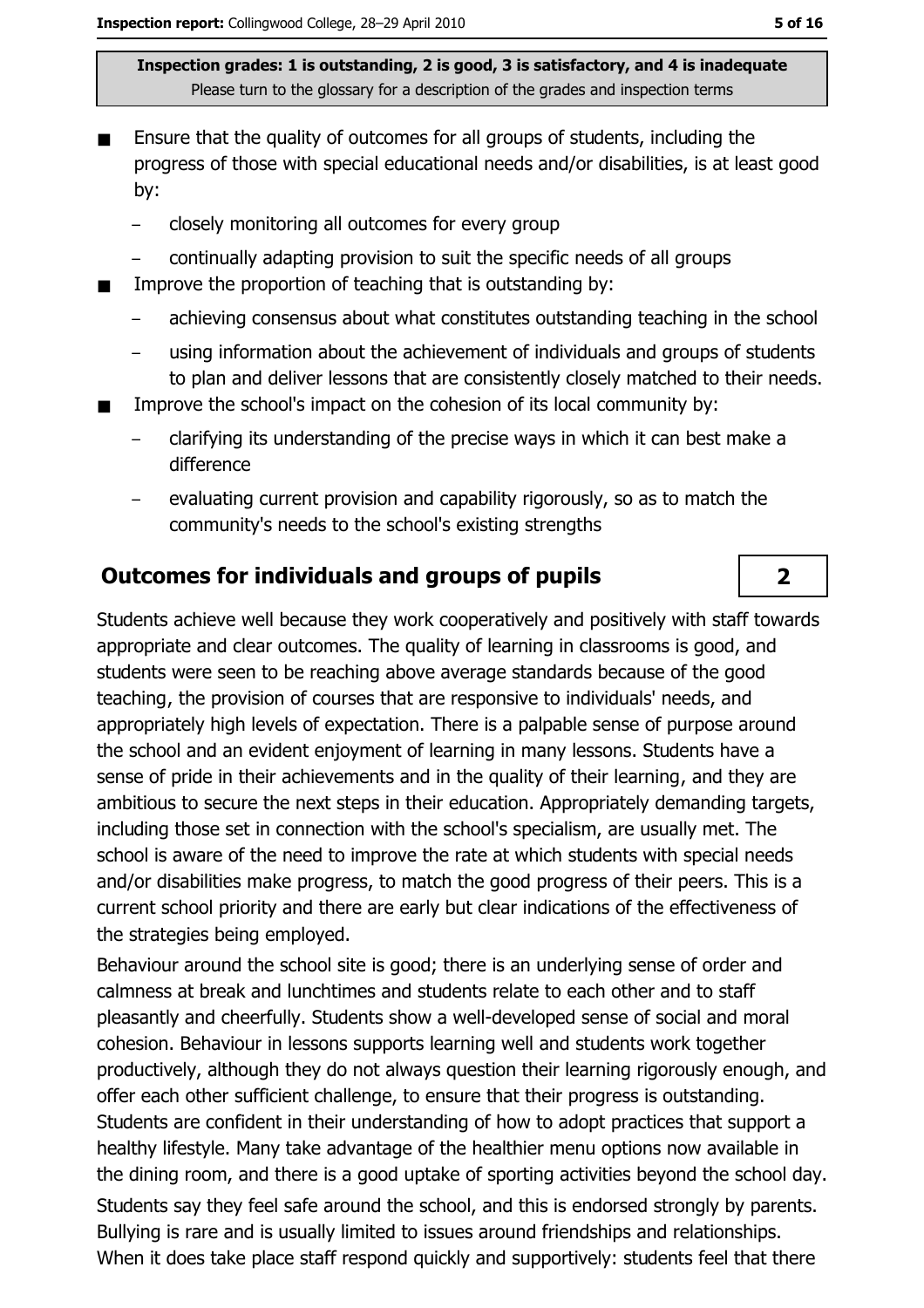is always someone to go to who will listen when they need help.

Students are well placed to make the most of further education and to be successful in higher education and employment. They benefit from carefully planned and well-implemented curriculum provision, including the N-gage learning, personal and thinking skills course at Key Stage 3, and develop enterprise and leadership skills from the many opportunities presented within the curriculum and in extra-curricular provision. Their range of cultural experiences and their understanding of local and international issues are broadened through established links with other countries. Because of this students develop confidence in applying their knowledge and skills in novel circumstances.

| Pupils' achievement and the extent to which they enjoy their learning                                                     |                         |
|---------------------------------------------------------------------------------------------------------------------------|-------------------------|
| Taking into account:<br>Pupils' attainment <sup>1</sup>                                                                   | $\overline{2}$          |
| The quality of pupils' learning and their progress                                                                        | 2                       |
| The quality of learning for pupils with special educational needs and/or<br>disabilities and their progress               | 3                       |
| The extent to which pupils feel safe                                                                                      | 2                       |
| <b>Pupils' behaviour</b>                                                                                                  | $\overline{\mathbf{2}}$ |
| The extent to which pupils adopt healthy lifestyles                                                                       | $\mathbf{2}$            |
| The extent to which pupils contribute to the school and wider community                                                   | 1                       |
| The extent to which pupils develop workplace and other skills that will<br>contribute to their future economic well-being | $\overline{\mathbf{2}}$ |
| Taking into account:                                                                                                      | $\overline{2}$          |
| Pupils' attendance <sup>1</sup>                                                                                           |                         |
| The extent of pupils' spiritual, moral, social and cultural development                                                   | 2                       |

These are the grades for pupils' outcomes

# How effective is the provision?

Teaching is good because staff are well qualified, enjoy communicating their passion for their subject and have developed working relationships with students that are, for the most part, happy and trusting. Teachers use a wide range of skills in lessons to make work accessible and interesting. In many lessons there is a good level of challenge and

The grades for attainment and attendance are: 1 is high; 2 is above average; 3 is broadly average; and 4 is low.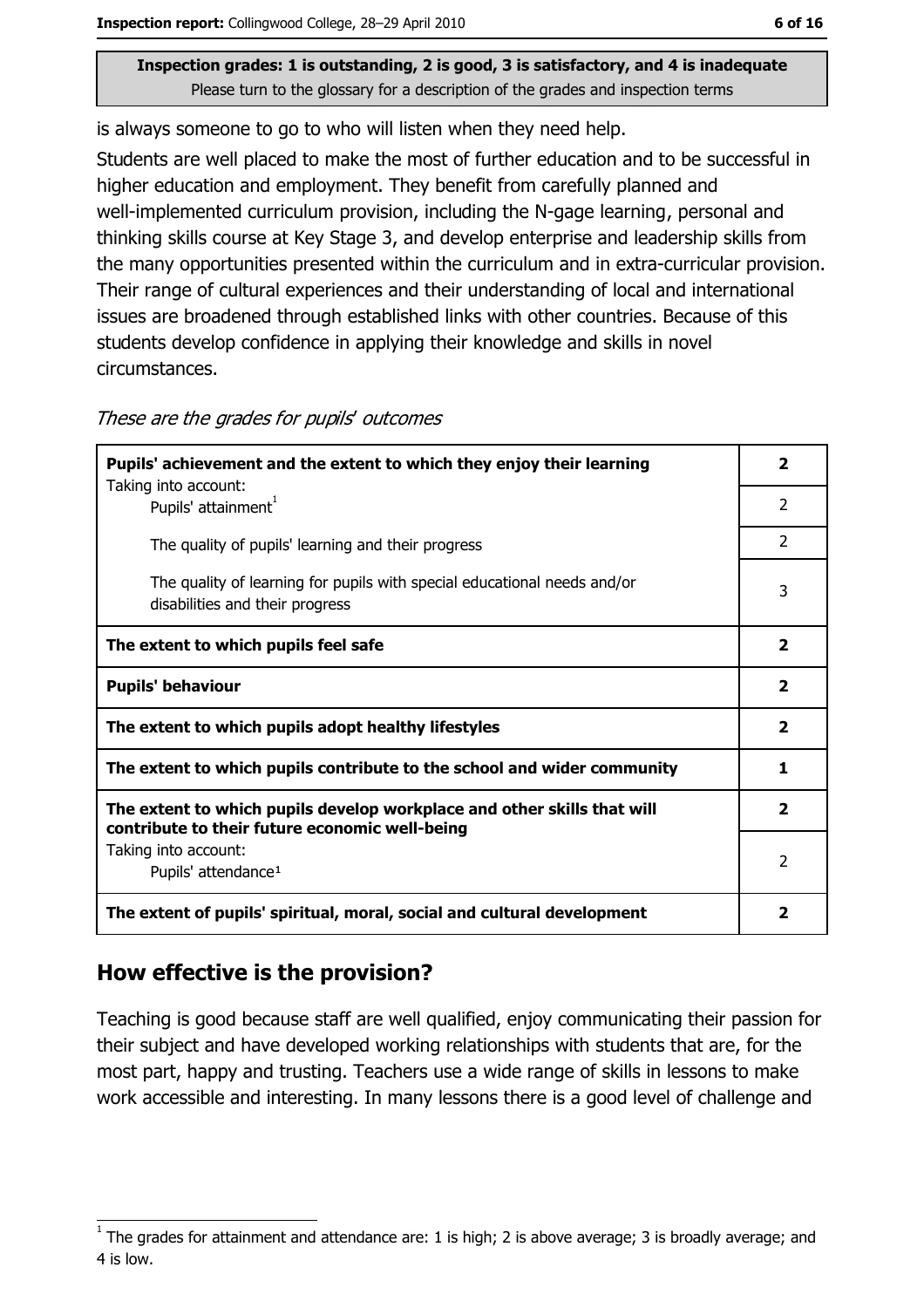a range of opportunities for students to work independently or collaboratively, make choices and reflect on their progress. There are examples of very good levels of challenge for more able students but this is still inconsistent across the curriculum. Teachers offer good support to students but work is not always presented in ways that enable all groups of students, for example those with special educational needs and/or disabilities, to make good or outstanding progress. Questioning is used effectively and often promotes good discussions, but sometimes insufficient rigour and precision are required in students' responses. Information and communication technology (ICT) is used appropriately to engage students in all subjects, as well as to develop their personal ICT skills. Work is checked regularly and graded clearly. The quality of the information provided about how students improve their work is generally good across the school but is inconsistent across departments.

The curriculum presents a very wide range of interesting and stimulating opportunities for all students. Very good use has been made of the school's applied learning specialism to increase the range of high-quality vocational courses at Key Stage 4 and in the sixth form. Many students are able to accelerate their pace of learning by, for example, completing Key Stage 3 courses early and then gaining access to AS courses in Year 11 and completing the A2 course in Year 12. In keeping with the school's technology specialism, all students choose a technology course at Key Stage 4, from a wide range of options. The many, highly effective curriculum partnerships that have been developed with other local schools and colleges have been a significant factor in supporting the development of this outstandingly high quality provision.

To support this rich and responsive curriculum the school has devised good provision for advice, guidance and support. This ensures that students are placed on learning pathways that are well suited to their interests and needs. Students' induction into the school and transitions between various stages, including into the sixth form and beyond, are managed well. Students' individual needs are well supported through the good support mechanisms in the school and in its very good partnership work with specialist local agencies. For example, the school has been effective in reducing the number of students who are persistently absent. The school is aware of inconsistencies within its good practices with regard to care, guidance and support across all groups of students, and this is being addressed by a reorganisation of the support system.

| The quality of teaching                                                                                    |  |
|------------------------------------------------------------------------------------------------------------|--|
| Taking into account:<br>The use of assessment to support learning                                          |  |
|                                                                                                            |  |
| The extent to which the curriculum meets pupils' needs, including, where<br>relevant, through partnerships |  |
| The effectiveness of care, guidance and support                                                            |  |

These are the grades for the quality of provision

#### How effective are leadership and management?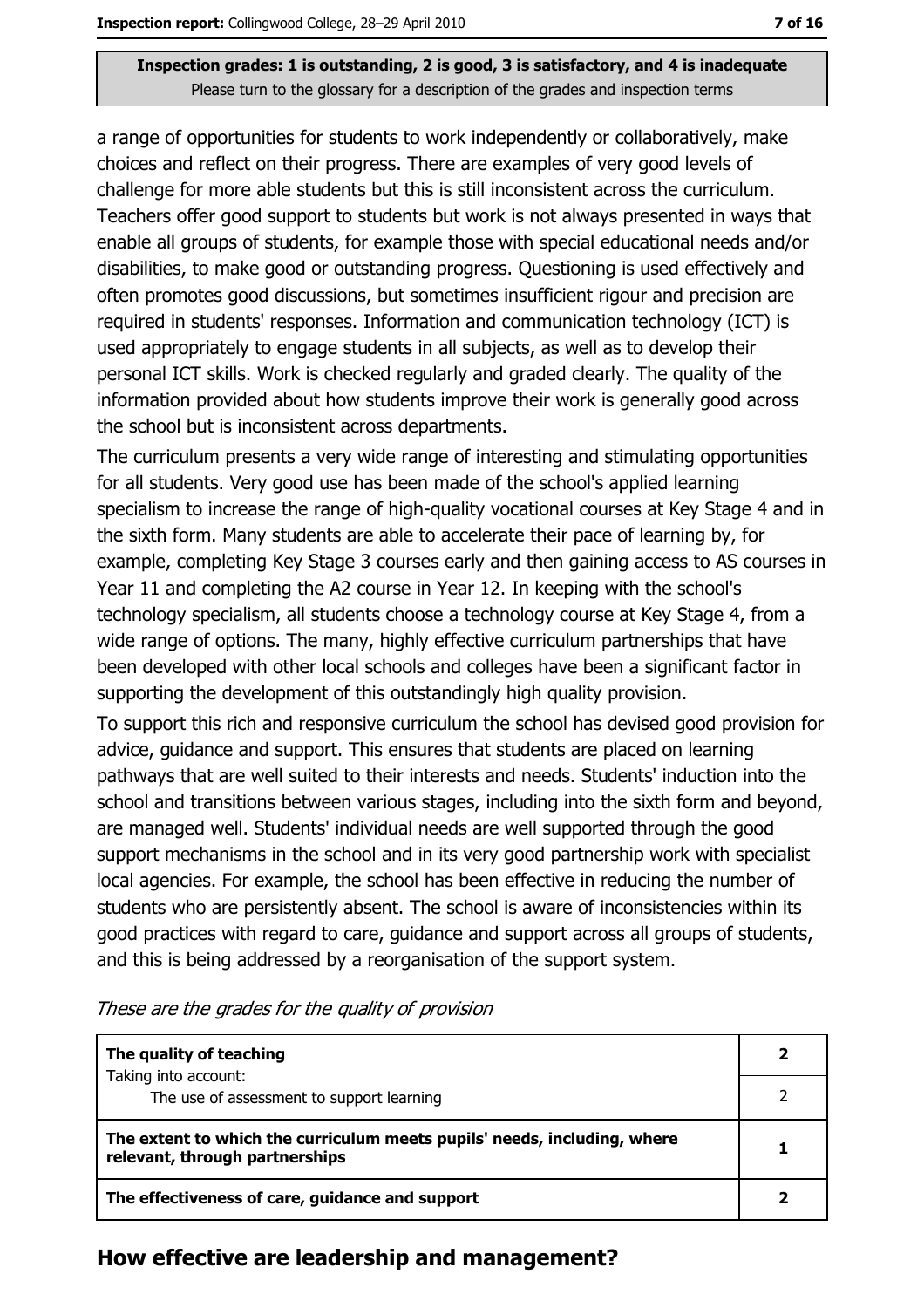The principal provides clear and strong leadership and, with his senior team, communicates a clear vision for the development of the school. Governors have a very good understanding of the school's strengths and development needs and they bring a range of important skills to their work to provide support and challenge to the school's leadership. There are strong systems of monitoring and accountability in place at all levels, and the leadership of the school takes decisive action to improve provision when necessary. This has improved the quality of teaching, especially in some departments, and led to very significant improvements to the curriculum since the previous inspection. The school plays a significant leadership role in the many partnerships it has established with other local schools and colleges. Governors carry out their statutory duties assiduously. Measures to ensure the safeguarding of young people are extremely thorough and there is a high level of awareness throughout the whole school of the need to protect students' safety and well-being. Despite a serious budgetary problem recently, staff morale is being maintained and the quality of provision is being protected. Value for money is good because outcomes are good, the school continually looks for ways to improve provision more efficiently, and financial management is sound. The leadership of the school ensures that the school community, although socially diverse, maintains cohesion and a common sense of purpose. There are productive links with local primary schools through, for example, the good work of the specialist subjects. Students have a well-developed sense of the significance of issues such as ethnicity and religious belief in the United Kingdom and beyond. However, the degree of

precision with which the school targets improvements in the community cohesion of its locality is not sufficient for it to make more than a satisfactory impact in this aspect of its work.

| The effectiveness of leadership and management in embedding ambition and<br>driving improvement                                                                     |                         |
|---------------------------------------------------------------------------------------------------------------------------------------------------------------------|-------------------------|
| Taking into account:<br>The leadership and management of teaching and learning                                                                                      | 2                       |
| The effectiveness of the governing body in challenging and supporting the<br>school so that weaknesses are tackled decisively and statutory responsibilities<br>met | 2                       |
| The effectiveness of the school's engagement with parents and carers                                                                                                | 2                       |
| The effectiveness of partnerships in promoting learning and well-being                                                                                              | 1                       |
| The effectiveness with which the school promotes equality of opportunity and<br>tackles discrimination                                                              | $\overline{\mathbf{2}}$ |
| The effectiveness of safeguarding procedures                                                                                                                        | 1                       |
| The effectiveness with which the school promotes community cohesion                                                                                                 | з                       |
| The effectiveness with which the school deploys resources to achieve<br>value for money                                                                             | 2                       |

#### These are the grades for leadership and management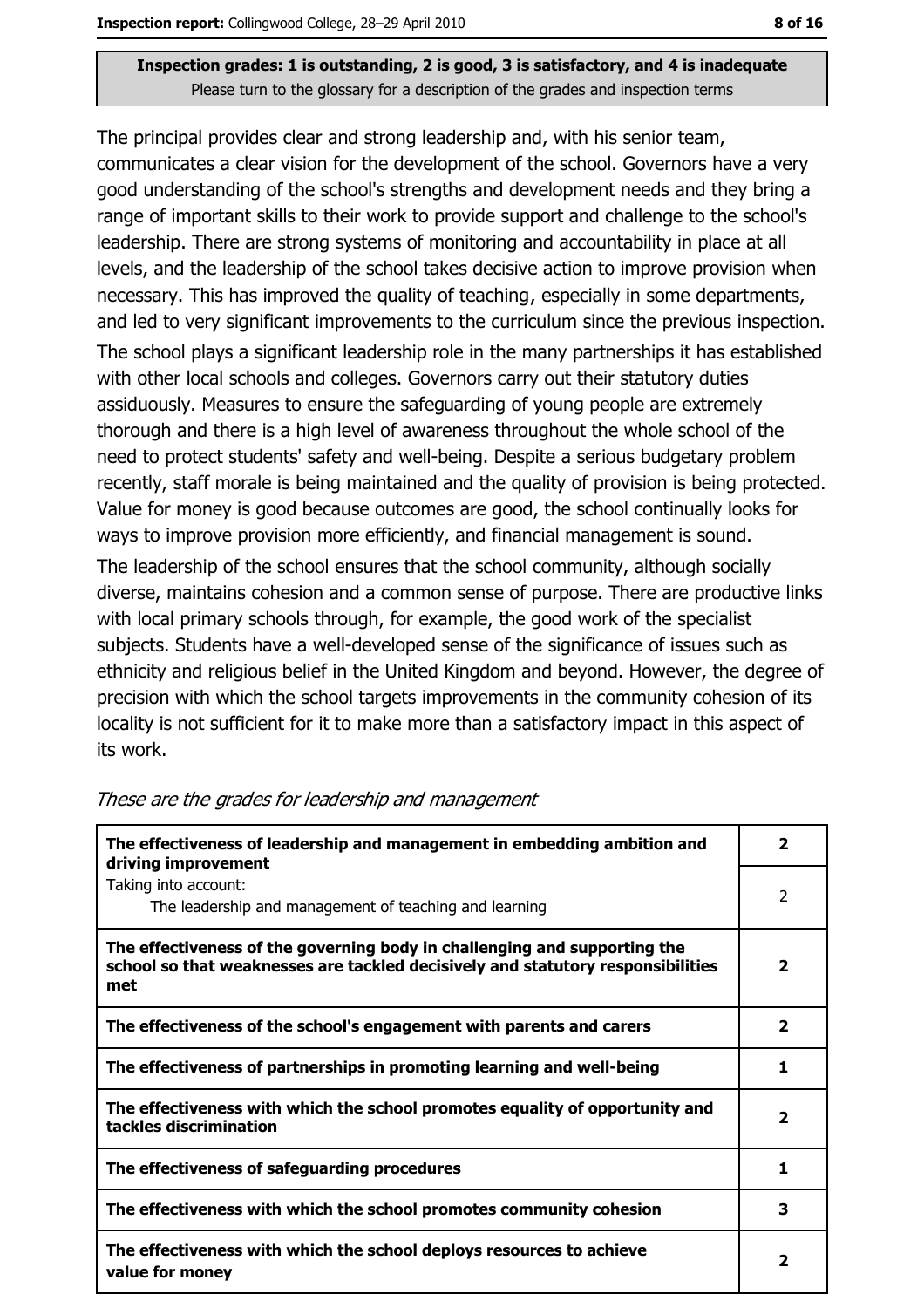## **Sixth form**

The progress made by students in the sixth form is outstanding. The vast majority achieve at least their expected target grades, with a significant proportion achieving better. Students clearly enjoy their sixth form experience and are readily involved in many different aspects of school life. A significant proportion of students make very positive contributions to the school and wider community, for example through mentoring and supporting younger learners in the school, acting as prefects and supporting community events. Students demonstrate a responsible and mature attitude to their studies and act as good role models for younger students. Attendance rates have improved over the last few years, but the school acknowledges that these could be better still.

The consistently high quality teaching is very effective in supporting students to develop independent learning skills. Many teachers use varied strategies to engage students actively in lessons and encourage them to take responsibility for their own learning. Students can choose from a very wide range of A-level courses and a good range of vocational options are available, some through the very good partnerships with local schools. Students value the varied enrichment activities and frequent opportunities for external trips and visits. Students receive very good advice and guidance from tutors and external agencies about progression beyond the sixth form. A high proportion enters higher education, and students say they receive good information on employment and gap year opportunities.

Managers have a clear understanding of the strengths in provision, and have identified the few courses where further improvements are needed. Systems for monitoring students' progress are being improved so that information can be collated centrally to provide managers with an overview of students' achievement.

These are the grades for the sixth form

| Overall effectiveness of the sixth form     |  |  |
|---------------------------------------------|--|--|
| Taking into account:                        |  |  |
| Outcomes for students in the sixth form     |  |  |
| The quality of provision in the sixth form  |  |  |
| Leadership and management of the sixth form |  |  |

# **Views of parents and carers**

A very large majority of parents and carers indicated that they were happy with their children's experiences at the school, with over one third strongly agreeing with this statement. The level of satisfaction was consistently high in all responses. There were no patterns of concern evident in the comments provided by parents/carers on the questionnaires; many took the opportunity to express their appreciation of the school's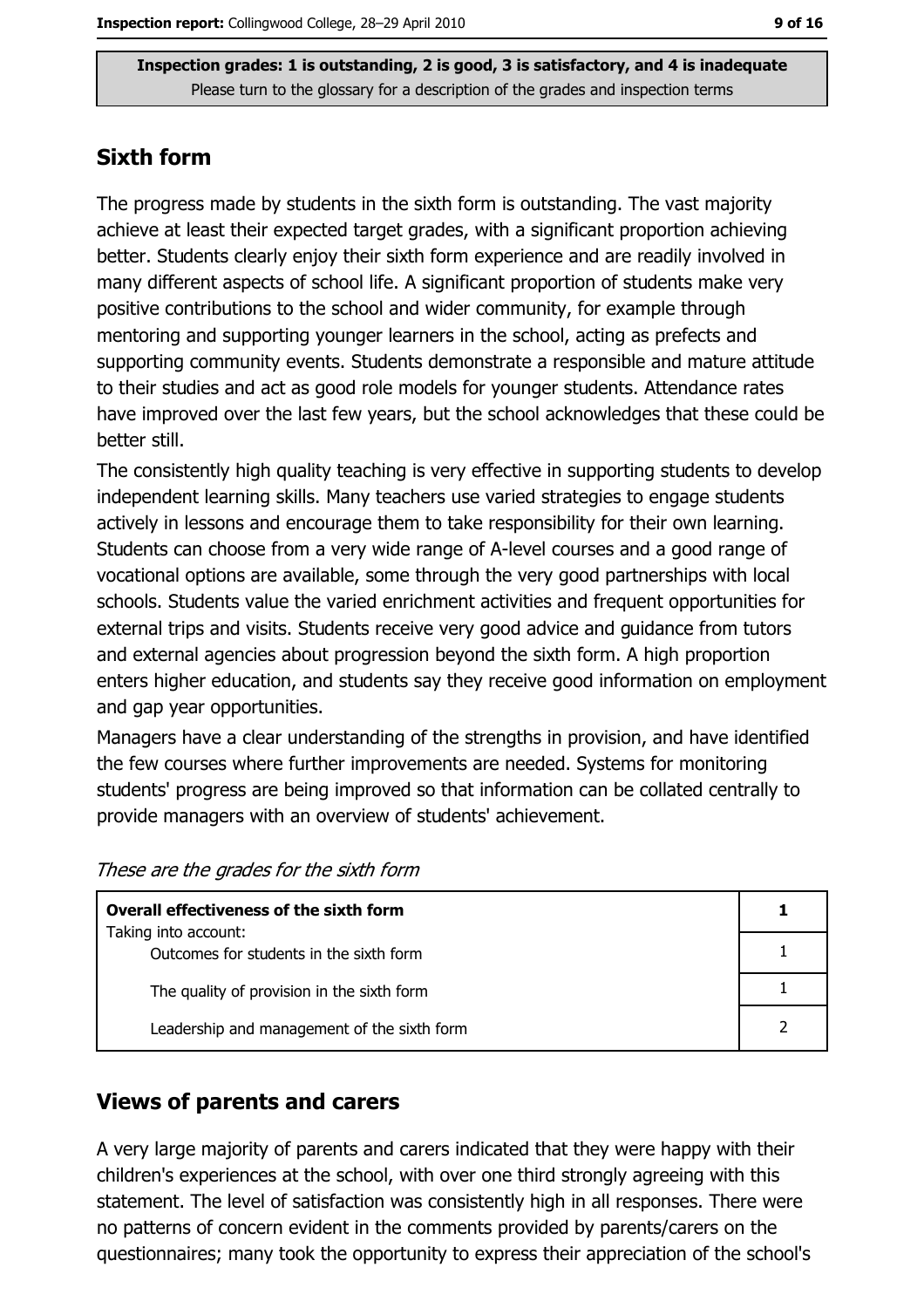work on behalf of their child.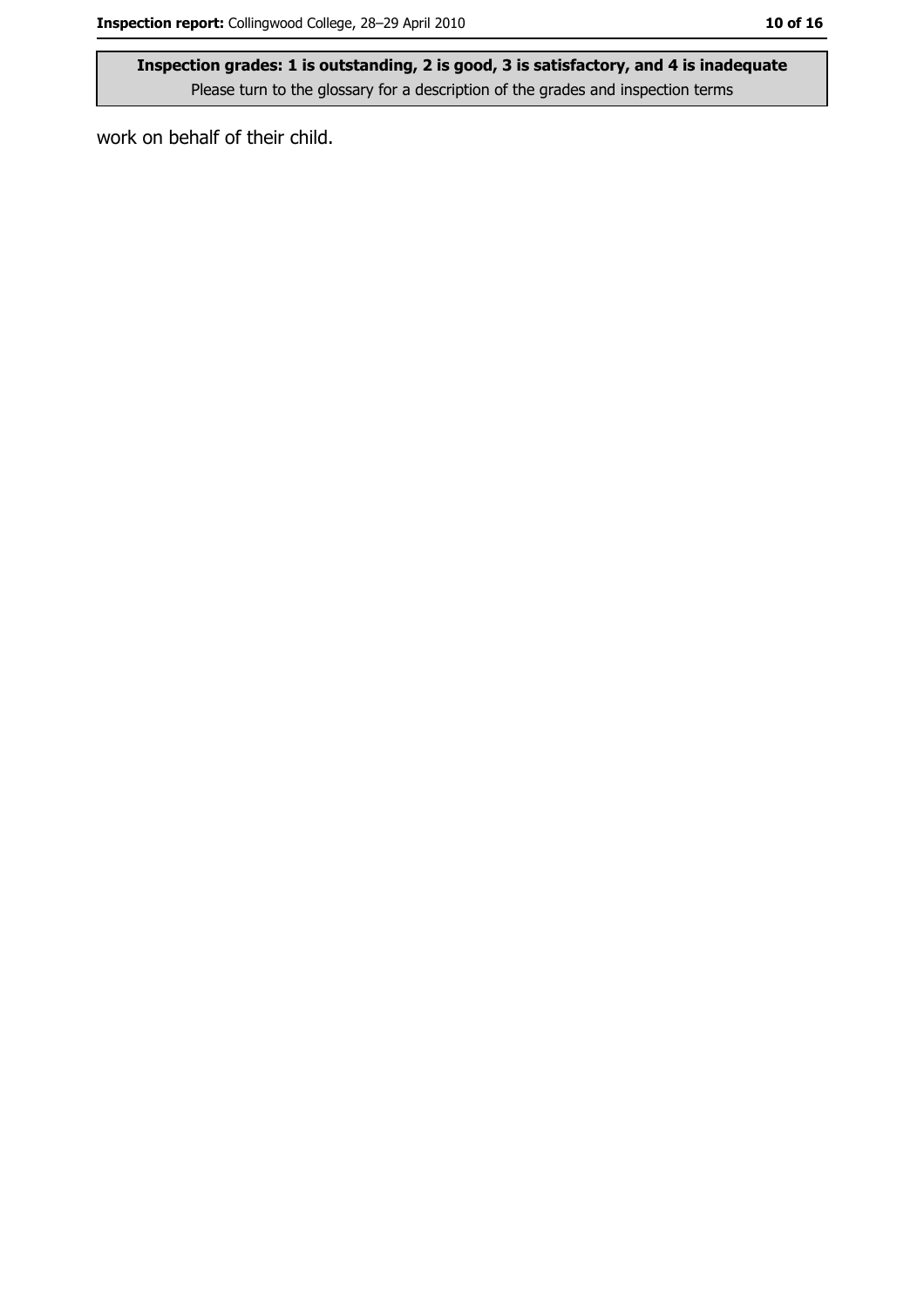# Responses from parents and carers to Ofsted's questionnaire

Ofsted invited all the registered parents and carers of pupils registered at Collingwood College to complete a questionnaire about their views of the school.

In the questionnaire, parents and carers were asked to record how strongly they agreed with 13 statements about the school.

The inspection team received 528 completed questionnaires by the end of the on-site inspection. In total, there are 2038 pupils registered at the school.

| <b>Statements</b>                                                                                                                                                                                                                                       | <b>Strongly</b><br><b>Agree</b> |               | <b>Agree</b> |               | <b>Disagree</b> |                | <b>Strongly</b><br>disagree |                |
|---------------------------------------------------------------------------------------------------------------------------------------------------------------------------------------------------------------------------------------------------------|---------------------------------|---------------|--------------|---------------|-----------------|----------------|-----------------------------|----------------|
|                                                                                                                                                                                                                                                         | <b>Total</b>                    | $\frac{1}{2}$ | <b>Total</b> | $\frac{1}{2}$ | <b>Total</b>    | $\frac{1}{2}$  | <b>Total</b>                | $\frac{1}{2}$  |
| My child enjoys school                                                                                                                                                                                                                                  | 156                             | 30            | 342          | 65            | 23              | 4              | 6                           | $\mathbf{1}$   |
| The school keeps my child<br>safe                                                                                                                                                                                                                       | 150                             | 28            | 358          | 68            | 14              | 3              | 5                           | $\mathbf{1}$   |
| The school informs me<br>about my child's progress                                                                                                                                                                                                      | 161                             | 30            | 333          | 63            | 26              | 5              | 6                           | $\mathbf{1}$   |
| My child is making enough<br>progress at this school                                                                                                                                                                                                    | 149                             | 28            | 321          | 61            | 43              | 8              | 10                          | $\overline{2}$ |
| The teaching is good at this<br>school                                                                                                                                                                                                                  | 106                             | 20            | 379          | 72            | 26              | 5              | 5                           | $\mathbf{1}$   |
| The school helps me to<br>support my child's learning                                                                                                                                                                                                   | 99                              | 19            | 356          | 67            | 54              | 10             | 6                           | $\mathbf{1}$   |
| The school helps my child to<br>have a healthy lifestyle                                                                                                                                                                                                | 72                              | 14            | 358          | 68            | 78              | 15             | 10                          | $\overline{2}$ |
| The school makes sure that<br>my child is well prepared for<br>the future (for example<br>changing year group,<br>changing school, and for<br>children who are finishing<br>school, entering further or<br>higher education, or<br>entering employment) | 153                             | 29            | 290          | 55            | 32              | 6              | 5                           | $\mathbf{1}$   |
| The school meets my child's<br>particular needs                                                                                                                                                                                                         | 130                             | 25            | 338          | 64            | 39              | $\overline{7}$ | 7                           | $\mathbf{1}$   |
| The school deals effectively<br>with unacceptable behaviour                                                                                                                                                                                             | 131                             | 25            | 306          | 58            | 66              | 13             | 9                           | $\overline{2}$ |
| The school takes account of<br>my suggestions and<br>concerns                                                                                                                                                                                           | 112                             | 21            | 326          | 62            | 46              | 9              | 8                           | $\overline{2}$ |
| The school is led and<br>managed effectively                                                                                                                                                                                                            | 195                             | 37            | 297          | 56            | 23              | 4              | $\overline{7}$              | $\mathbf{1}$   |
| Overall, I am happy with my<br>child's experience at this<br>school                                                                                                                                                                                     | 189                             | 36            | 298          | 56            | 22              | 4              | 11                          | $\overline{2}$ |

The table above summarises the responses that parents and carers made to each statement. The percentages indicate the proportion of parents and carers giving that response out of the total number of completed questionnaires. Where one or more parents and carers chose not to answer a particular question, the percentages will not add up to 100%.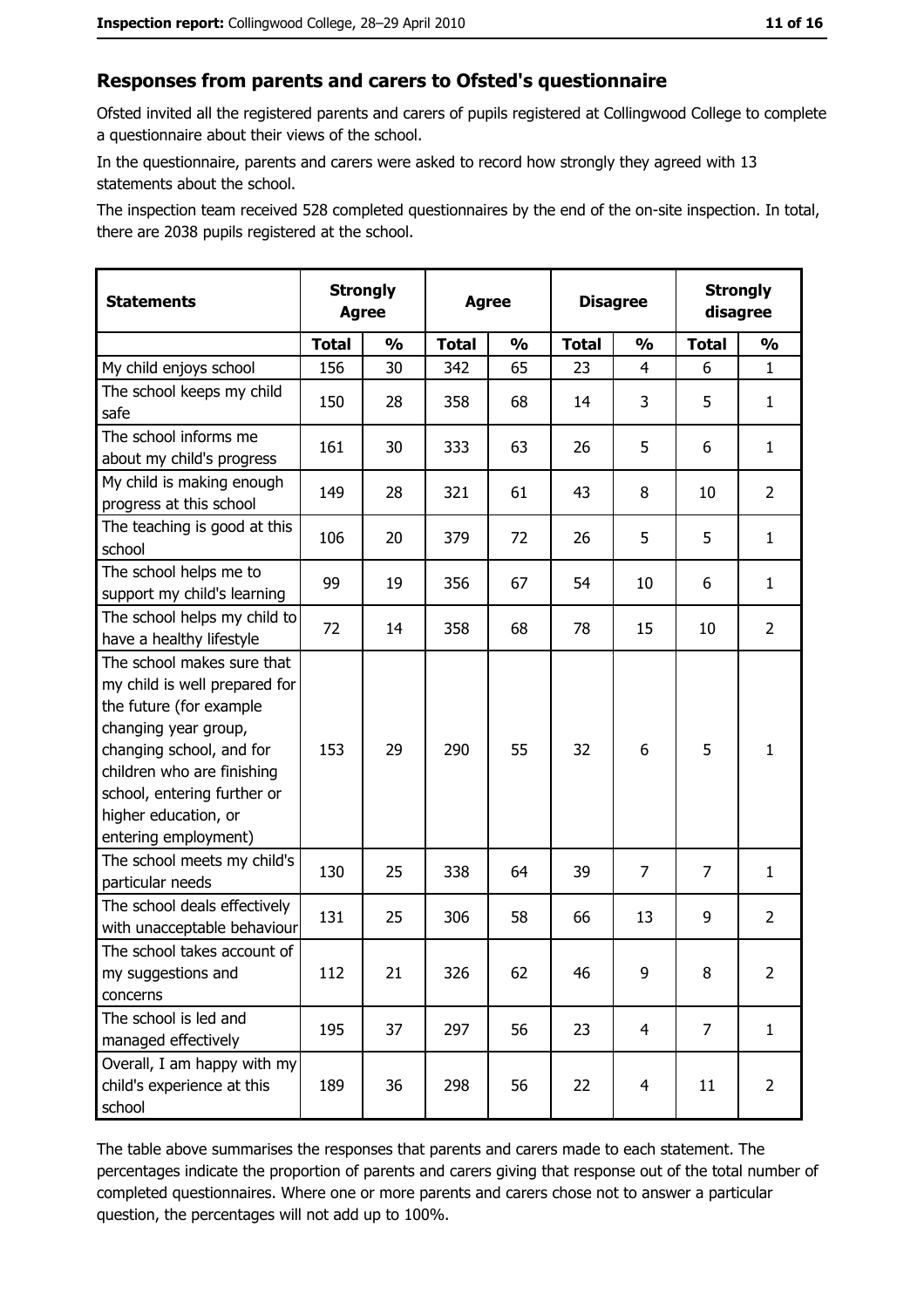# Glossary

| Grade   | <b>Judgement</b> | <b>Description</b>                                                                                                                                                                                                               |
|---------|------------------|----------------------------------------------------------------------------------------------------------------------------------------------------------------------------------------------------------------------------------|
| Grade 1 | Outstanding      | These features are highly effective. An oustanding<br>school provides exceptionally well for its pupils' needs.                                                                                                                  |
| Grade 2 | Good             | These are very positive features of a school. A school<br>that is good is serving its pupils well.                                                                                                                               |
| Grade 3 | Satisfactory     | These features are of reasonable quality. A satisfactory<br>school is providing adequately for its pupils.                                                                                                                       |
| Grade 4 | Inadequate       | These features are not of an acceptable standard. An<br>inadequate school needs to make significant<br>improvement in order to meet the needs of its pupils.<br>Ofsted inspectors will make further visits until it<br>improves. |

# What inspection judgements mean

## **Overall effectiveness of schools**

|                       | Overall effectiveness judgement (percentage of<br>schools) |      |                     |                   |
|-----------------------|------------------------------------------------------------|------|---------------------|-------------------|
| <b>Type of school</b> | <b>Outstanding</b>                                         | Good | <b>Satisfactory</b> | <b>Inadequate</b> |
| Nursery schools       | 51                                                         | 45   | 0                   | 4                 |
| Primary schools       | 6                                                          | 41   | 42                  | 10                |
| Secondary schools     | 8                                                          | 34   | 44                  | 14                |
| Sixth forms           | 10                                                         | 37   | 50                  | 3                 |
| Special schools       | 32                                                         | 38   | 25                  | 5                 |
| Pupil referral units  | 12                                                         | 43   | 31                  | 14                |
| All schools           | 9                                                          | 40   | 40                  | 10                |

New school inspection arrangements were introduced on 1 September 2009. This means that inspectors now make some additional judgements that were not made previously.

The data in the table above is for the period 1 September to 31 December 2009 and is the most recently published data available (see www.ofsted.gov.uk). Please note that the sample of schools inspected during the autumn term 2009 was not representative of all schools nationally, as weaker schools are inspected more frequently than good or outstanding schools.

Percentages are rounded and do not always add exactly to 100. Secondary school figures include those that have sixth forms, and sixth form figures include only the data specifically for sixth form inspection judgements.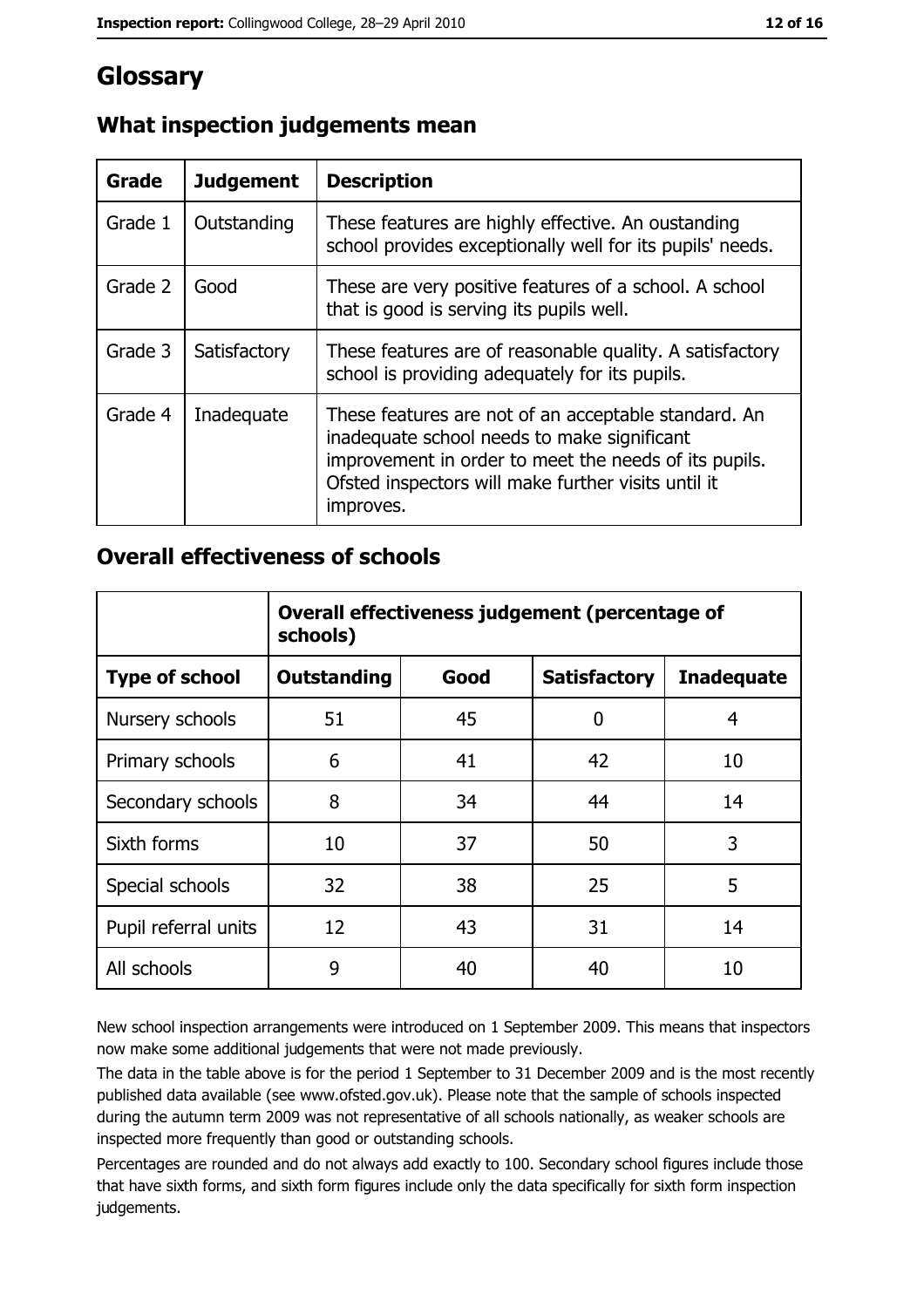# **Common terminology used by inspectors**

| Achievement:                  | the progress and success of a pupil in<br>their learning, development or training.                                                                                                                                                                                                                           |
|-------------------------------|--------------------------------------------------------------------------------------------------------------------------------------------------------------------------------------------------------------------------------------------------------------------------------------------------------------|
| Attainment:                   | the standard of the pupils' work shown by<br>test and examination results and in<br>lessons.                                                                                                                                                                                                                 |
| Capacity to improve:          | the proven ability of the school to<br>continue improving. Inspectors base this<br>judgement on what the school has<br>accomplished so far and on the quality of<br>its systems to maintain improvement.                                                                                                     |
| Leadership and management:    | the contribution of all the staff with<br>responsibilities, not just the headteacher,<br>to identifying priorities, directing and<br>motivating staff and running the school.                                                                                                                                |
| Learning:                     | how well pupils acquire knowledge,<br>develop their understanding, learn and<br>practise skills and are developing their<br>competence as learners.                                                                                                                                                          |
| <b>Overall effectiveness:</b> | inspectors form a judgement on a school's<br>overall effectiveness based on the findings<br>from their inspection of the school. The<br>following judgements, in particular,<br>influence what the overall effectiveness<br>judgement will be.                                                               |
|                               | The school's capacity for sustained<br>improvement.<br>Outcomes for individuals and groups<br>of pupils.<br>The quality of teaching.<br>The extent to which the curriculum<br>meets pupil's needs, including where<br>relevant, through partnerships.<br>The effectiveness of care, guidance<br>and support. |
| Progress:                     | the rate at which pupils are learning in<br>lessons and over longer periods of time. It<br>is often measured by comparing the<br>pupils' attainment at the end of a key<br>stage with their attainment when they<br>started.                                                                                 |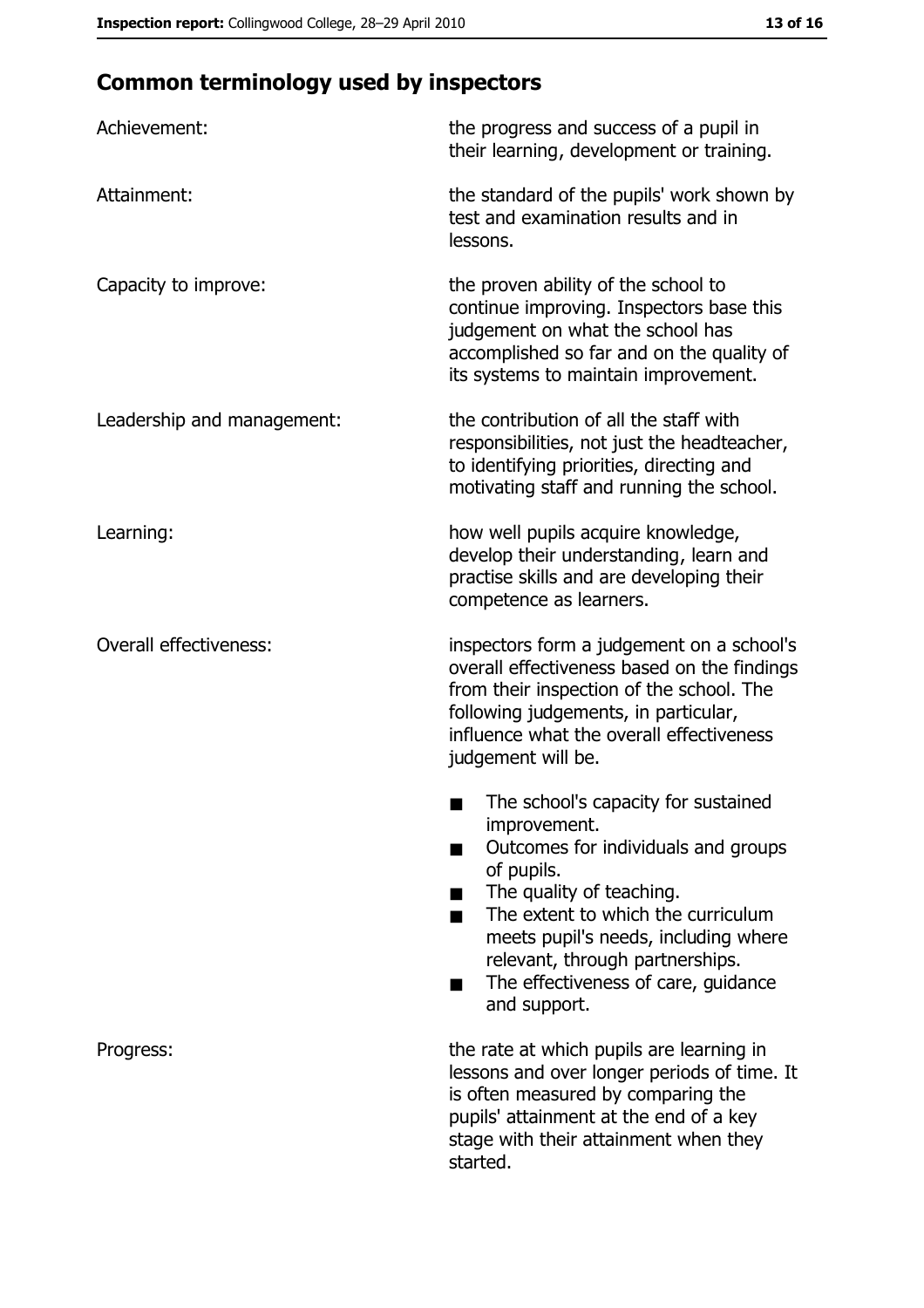This letter is provided for the school, parents and carers to share with their children. It describes Ofsted's main findings from the inspection of their school.



30 April 2010

Dear Students

Inspection of Collingwood College, Camberley GU15 4AE

Thank you for the welcome you showed my team and me during the recent inspection of your school. We enjoyed meeting you, seeing you working in lessons and learning about how effectively your school provides for your needs. We judged that Collingwood is a good school and found some aspects of its work to be outstanding. You can read the full report on the Ofsted website, and I have provided a summary below of the main findings

We were impressed by your mature, calm and cheerful behaviour around the site and the way that you were able to take full advantage of the good teaching we saw in lessons. This means that you are able to make good progress and achieve well. Many of you end up with examination results that are significantly better than the national average. The curriculum the school provides is outstanding; it enables you to enjoy a wide range of experiences, and to start and finish courses and achieve qualifications at a rate that reflects your individual strengths and needs. You are also supported well by the good care and guidance systems in place in the school. You have a lot of opportunities to play an active role in the life of the school, and in the local community, and we were impressed by the extent to which you enjoy them, and develop a range of skills that will be useful beyond Year 11 and the sixth form.

Your principal and his senior team lead the school very well and their work ensures that the school has a good capacity to improve in the future. To assist this I have made three recommendations for further action. They are to:

- ensure that the quality of all outcomes for all groups of students, including the progress of those of you who have special educational needs and/or disabilities, is at least good
- improve the proportion of teaching that is outstanding  $\blacksquare$
- improve the school's impact on the cohesion of its local community.

I hope that, through the systems in place for your voice to be heard and acted upon, you will make an important contribution in each of these areas

I would like to extend my best wishes to you all for your future happiness and success. Yours sincerely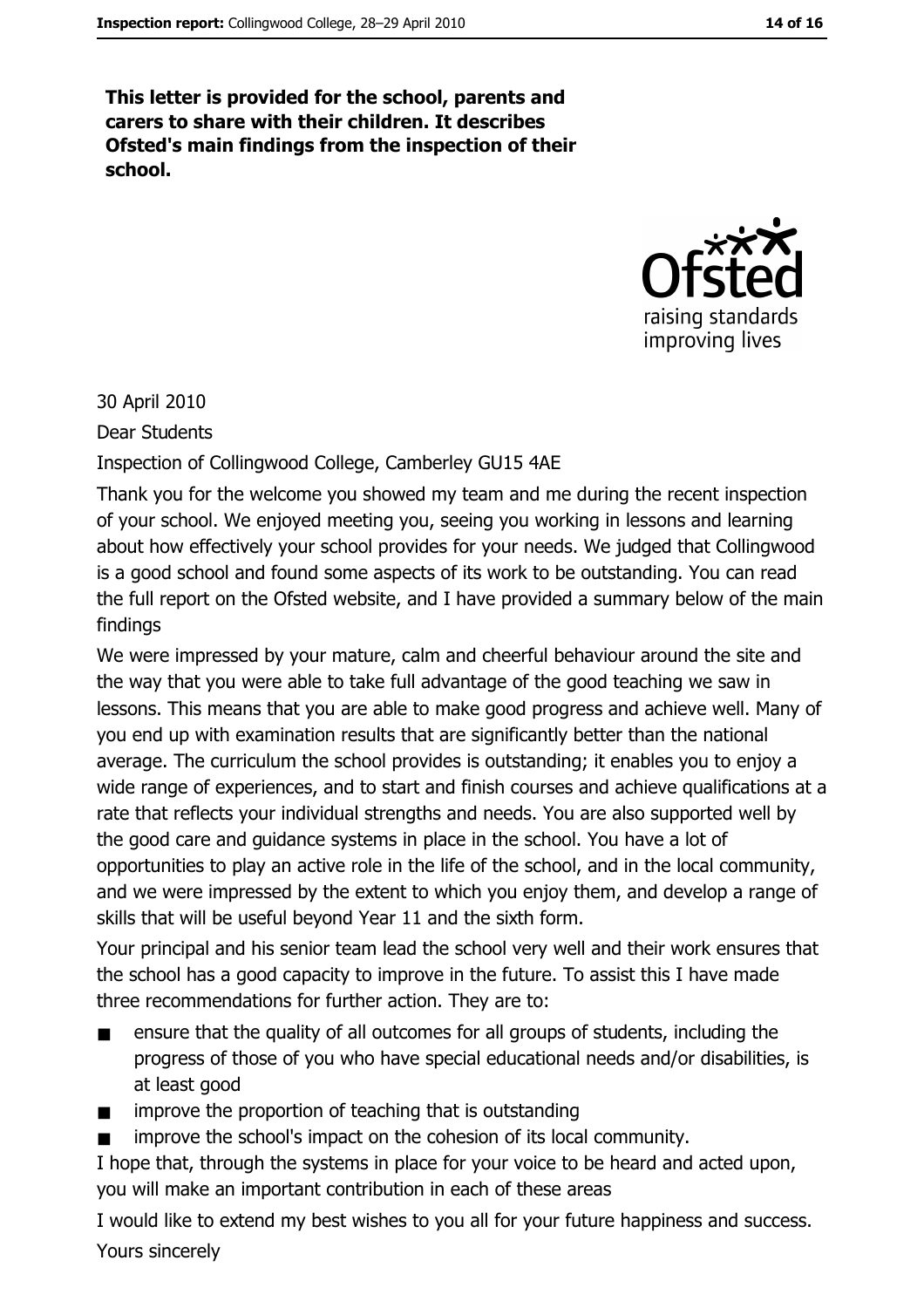Alan Taylor-Bennett Her Majesty's Inspector